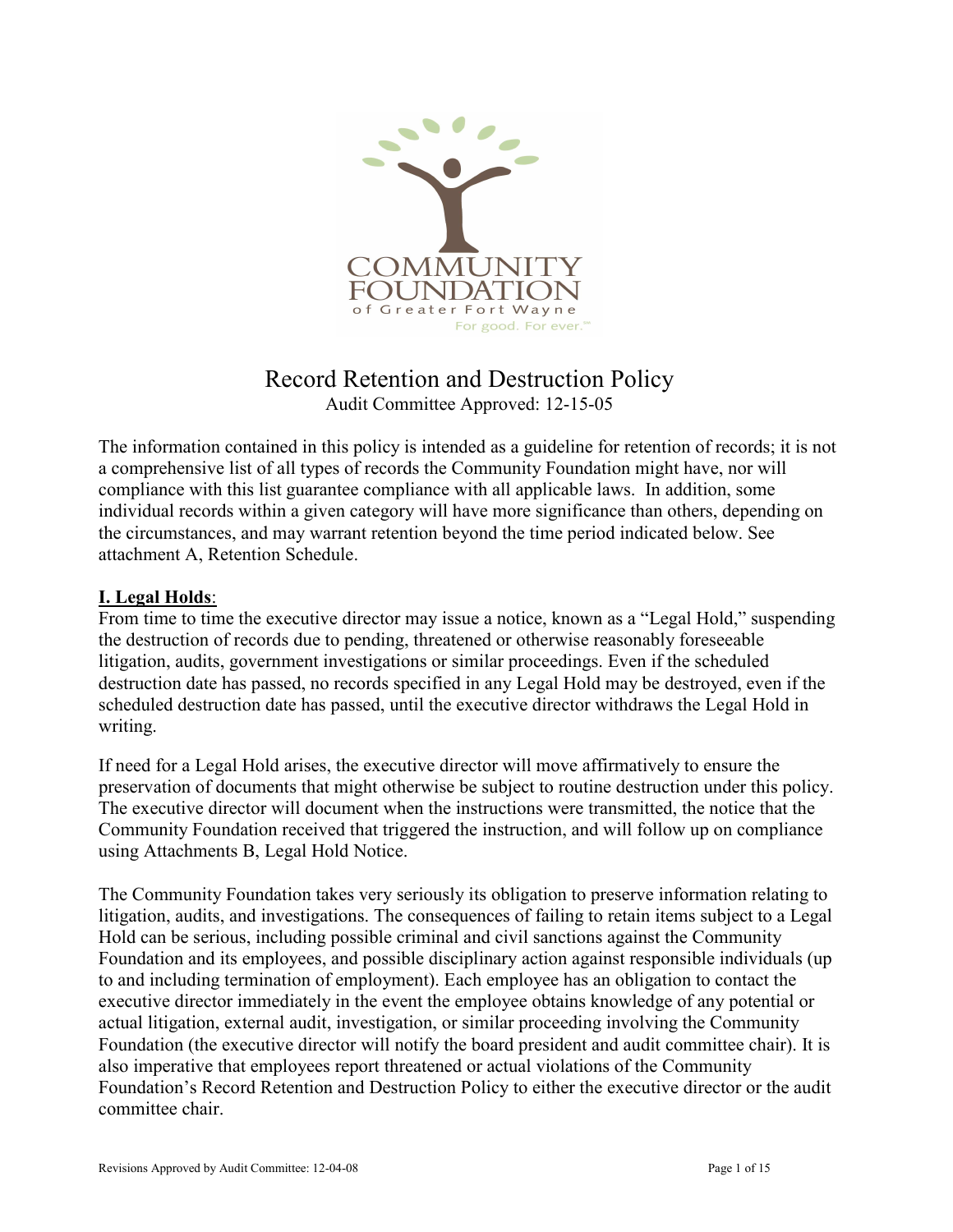### II. Other Holds:

For items that may need to be held beyond the recommended retention period, with the exception of legal holds (ie: holding an item beyond destruction for historical purposes), use Attachment C, Hold Notice.

#### III. Electronic Documents and Voice Mail Messages: E-

mail and voice mail are communication mediums, not classes of records. There are several types of records that can be sent via e-mail. Each of these types of records has different retention periods based on the attached Retention Schedule. In most cases voice mail messages should not be retained past 90 days. In the event of a legal hold or other hold, voice mail may be stored past the retention period. Below is a chart which outlines how to determine the category for retention of email messages and their attachments.



All business related e-mail needs to be accessible, secure, and backed up on a regular basis (desktop files are not acceptable means of storage). Below is a chart which outlines who is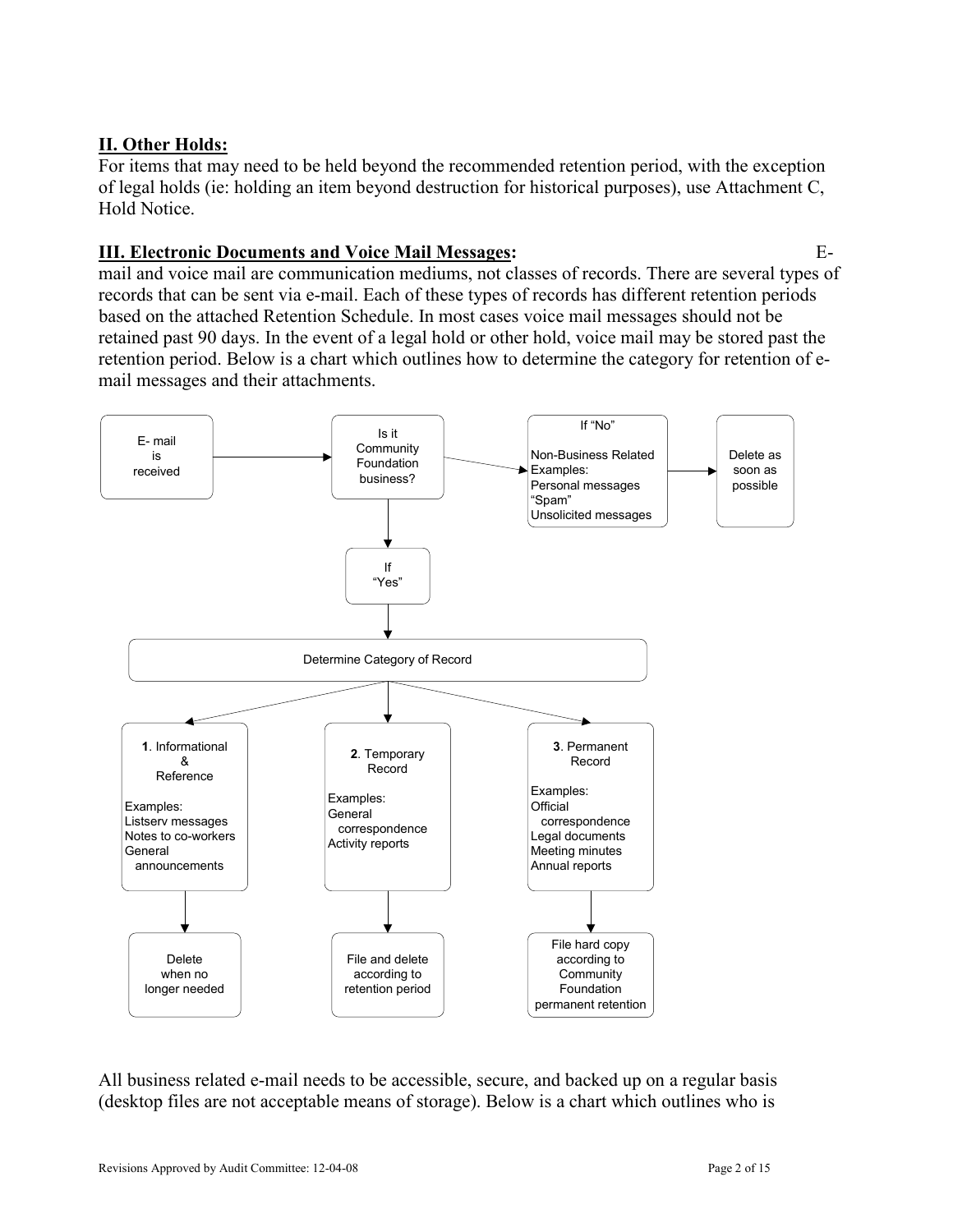responsible for keeping e-mail messages and their attachments. E-mail and attachments should be stored according to the retention location as outlined on the attached Retention Schedule. See Attachment D, E-mail Retention Procedures for procedures on handling e-mail retention.

# Who Should Keep It ?

Determining who is Responsible for Retaining E-Mail Messages



E-mail messages need to be kept with their attachments. The printed or electronic copy of the email must contain the following header information:

- Who sent the message
- Who message was sent to
- Date and time message was sent
- Subject

E-mail is intended to be a short-term communication system and should not be used as long-term storage. An e-mail can be deleted once a paper copy has been printed or the e-mail has been stored electronically according to the Community Foundation's attached Retention Schedule. Portable media such as handheld devices, CDs, and storage on individual hard drives are not appropriate long-term storage. Business related items should be moved to hard copy or an electronic folder on the network drive.

If an employee has performed Community Foundation related work on their home computer, any records or documents should be transferred as soon as possible to a Community Foundation owned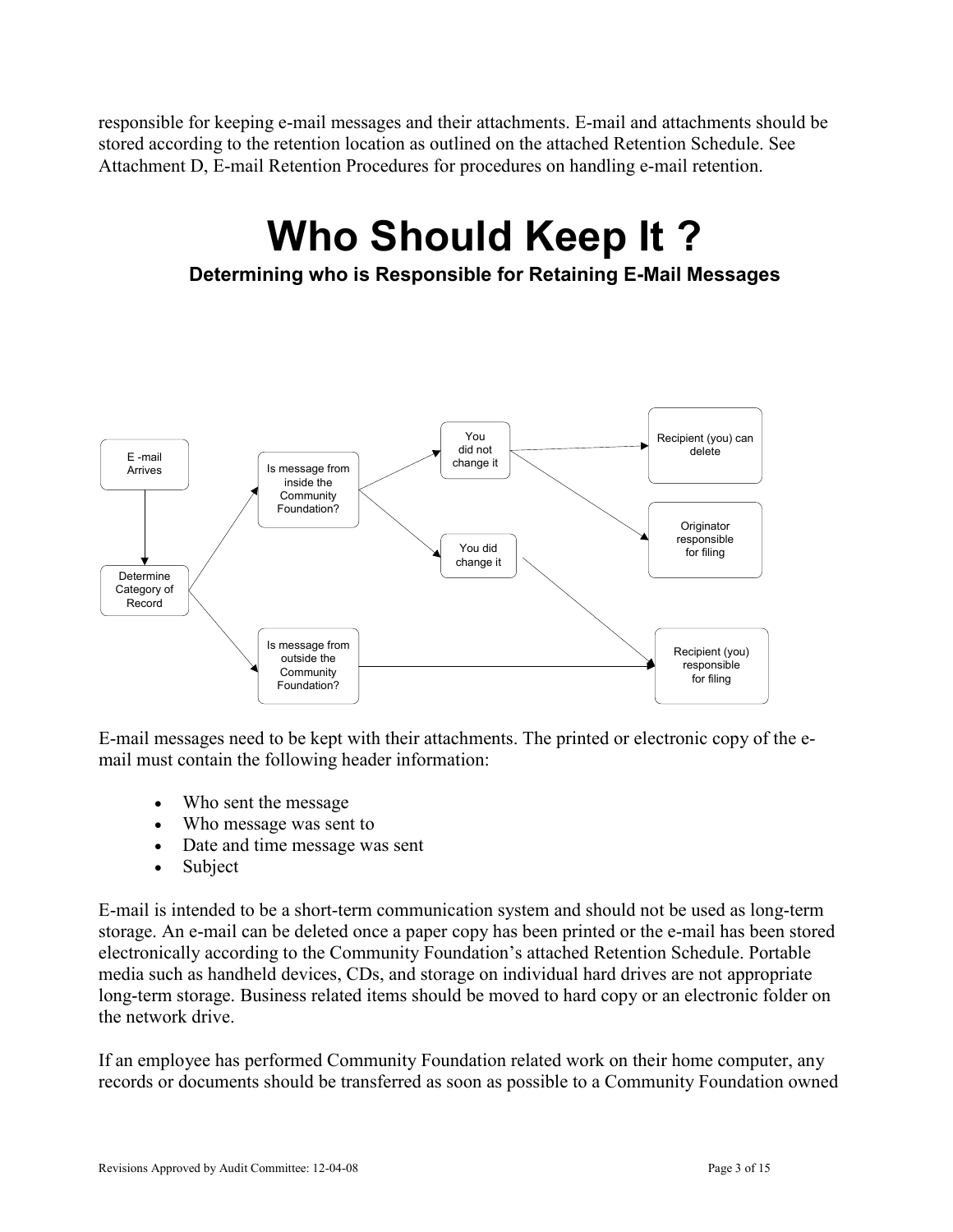computer and deleted from the home computer. This ensures the document will be maintained under this policy.

All files on the network drive are backed up each night and transferred off site according to the following tape rotation schedule:

| <b>Monday</b> | Tuesday | Wednesday        | <b>Thursday</b> | Friday               |
|---------------|---------|------------------|-----------------|----------------------|
| Tape $#1$     | Tape #2 | Tape #3          | Tape #4         | Tape $#5$ (week 1)   |
|               |         |                  |                 | Tape $#6$ (week 2)   |
|               |         |                  |                 | Tape $#7$ (week 3)   |
|               |         |                  |                 | Tape #8 (month 1)    |
|               |         |                  |                 | Tape $#9$ (month 2)  |
|               |         |                  |                 | Tape $#10$ (month 3) |
| Tape $#1$ to  |         | Tape $#3$ to     |                 |                      |
| Georgetown    |         | downtown lockbox |                 |                      |
| lockbox on    |         | on Friday        |                 |                      |
| Wednesday     |         |                  |                 |                      |

There are two #1 and #3 tapes that rotate. The server performs a backup every night. In the morning the next tape in the rotation is inserted and the most recent backup rotated off site. Monthly the finance assistant alternates the Monday and Wednesday night backup tapes to the respective lock box. Back-up tapes are not a substitute for a records retention schedule.

Note: because backup tapes are kept for a three month time period, electronic files will be retained for three months beyond their retention period through the tape backup.

#### IV. Storage and Disposition of Inactive Records:

Records in hard copy form which are no longer required for current operations, but which are still required to be retained under the retention schedule, must be stored in an appropriate place making them available for retrieval as needed. The Community Foundation storage location is in the basement. The executive assistant is responsible for ensuring that each box moved to storage is labeled appropriately (ie: list of contents, date, and date for destruction).

Hard copy records that complete the retention period and are no longer required to be retained should be shredded if they contain sensitive information or recycled if not sensitive. Annually (around May) the executive assistant will arrange for the disposal of boxes in storage that are identified as having met the required retention. In each instance it will be confirmed that there is no legal or other hold on such records. Approval for destruction must be obtained from the executive director using Attachment E, Record Destruction Approval. All completed Record Destruction Approval forms must be maintained permanently by the finance office.

On a quarterly basis a clean up day will be designated for electronic files as outlined in the attached e-mail retention procedures. Employees will be asked to respond when they have completed their electronic file clean up.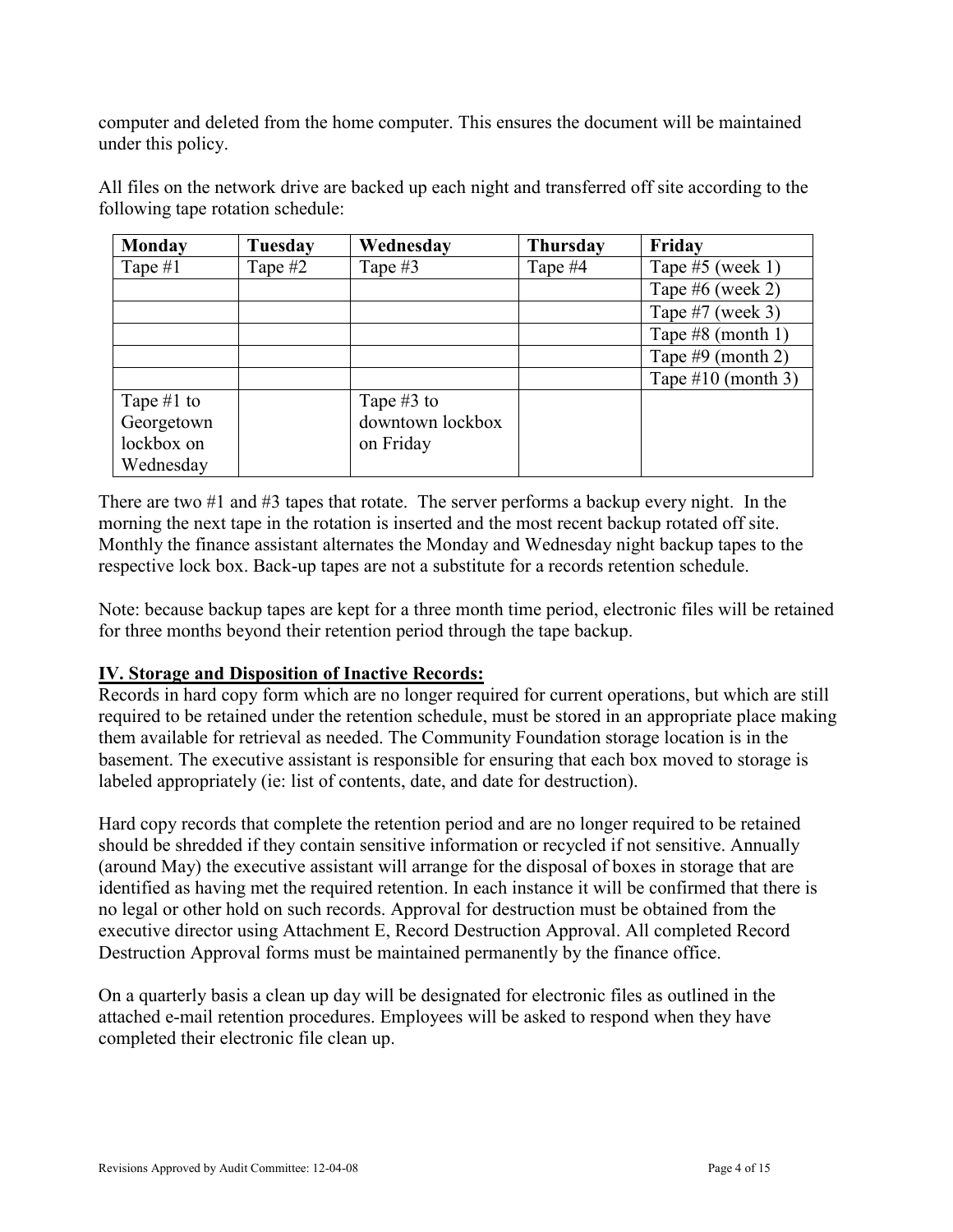I have received and reviewed this Record Retention and Destruction Policy and agree to abide by it.

Signature Date

 $\_$  , and the contribution of the contribution of  $\mathcal{L}_\mathcal{A}$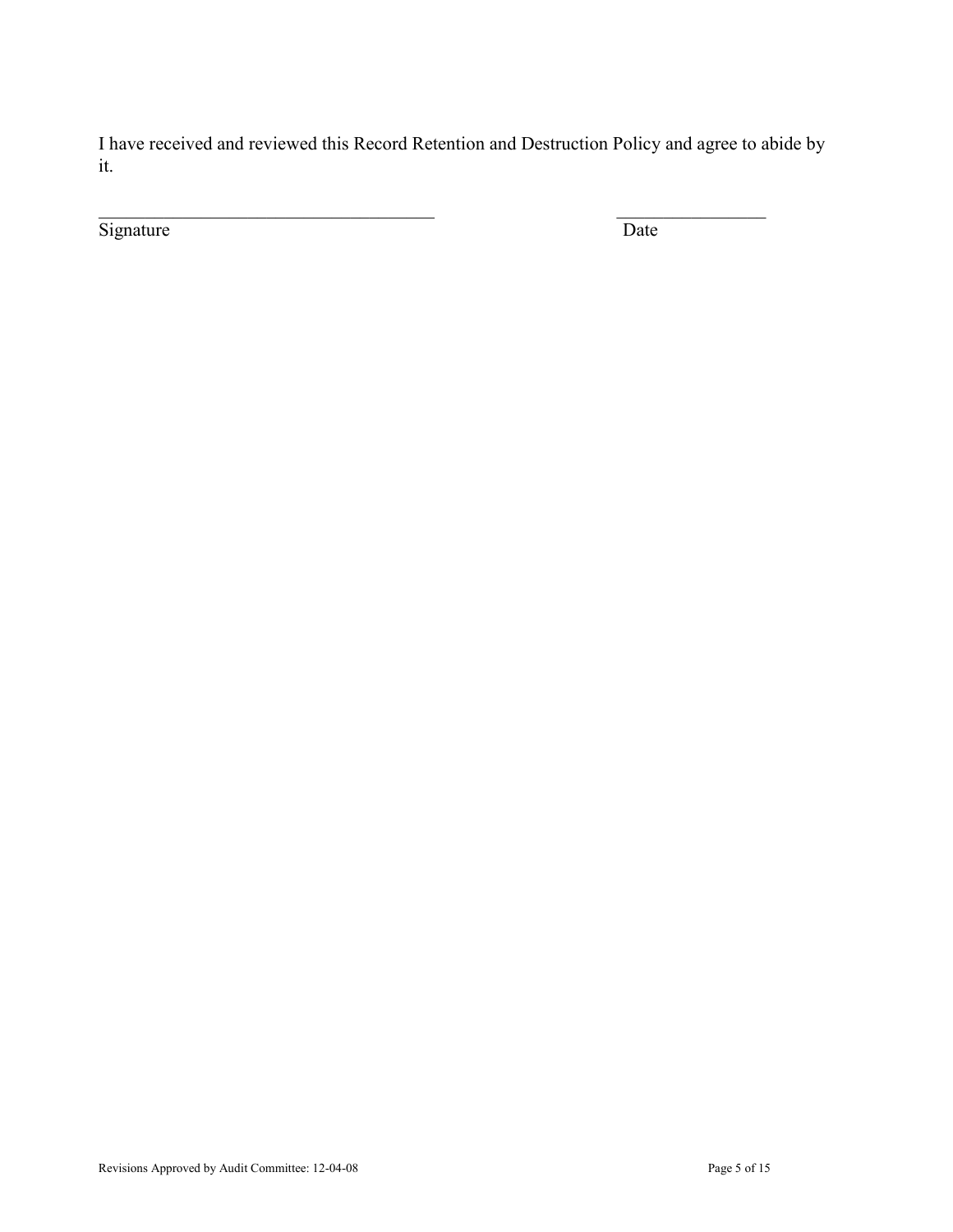# Attachment A

# Retention Schedule

| Department     | <b>Item</b>                                                                 | <b>Retention Period</b>                                     | <b>Retention Location</b>                                                  | <b>Physical Custodian</b>           |
|----------------|-----------------------------------------------------------------------------|-------------------------------------------------------------|----------------------------------------------------------------------------|-------------------------------------|
|                |                                                                             |                                                             |                                                                            |                                     |
| All            | Correspondence,<br>general                                                  | 2 years                                                     | By department                                                              | By department                       |
|                | Correspondence,<br>legal                                                    | Permanent                                                   | By department                                                              | By department                       |
|                |                                                                             |                                                             |                                                                            |                                     |
| Corporate      | Articles of                                                                 | Permanent                                                   | File room                                                                  | <b>Executive Assistant</b>          |
| <b>Records</b> | Incorporation                                                               |                                                             |                                                                            |                                     |
|                | <b>Bylaws</b>                                                               | Permanent                                                   | File room                                                                  | <b>Executive Assistant</b>          |
|                | <b>Board Resolutions</b>                                                    | Permanent                                                   | File room                                                                  | <b>Executive Assistant</b>          |
|                | Board & committee<br>agendas, materials, &<br>meeting minutes               | Permanent                                                   | File room or basement file<br>storage                                      | <b>Executive Assistant</b>          |
|                | Board, volunteers, &<br>staff Conflict of<br>Interest disclosure<br>forms   | 7 years after end of<br>service                             | File room                                                                  | <b>Executive Assistant</b>          |
|                | <b>Board Trustee files</b><br>(terms, bios,<br>correspondence)              | Permanent                                                   | File room                                                                  | <b>Executive Assistant</b>          |
|                | Construction<br>documents                                                   | Permanent                                                   | File room                                                                  | <b>Executive Assistant</b>          |
|                | <b>Grant Agreements</b>                                                     | 7 years after end of<br>grant period                        | File room                                                                  | <b>Executive Assistant</b>          |
|                | IRS exemption<br>determination,<br>application, & related<br>correspondence | Permanent                                                   | File room                                                                  | <b>Executive Assistant</b>          |
|                | Policies $\&$<br>Procedures                                                 | Until superseded                                            | Network drives H & I                                                       | <b>Executive Assistant</b>          |
|                | State sales tax<br>exemption letter                                         | Permanent                                                   | File room                                                                  | <b>Executive Assistant</b>          |
|                |                                                                             |                                                             |                                                                            |                                     |
| Communications | Annual reports &<br>inserts                                                 | Permanent (5 copies)                                        | $\frac{1}{1}$ copy for file room,<br>remainder to basement<br>file cabinet | Chief Advancement<br>Officer        |
|                | Other publications                                                          | Permanent (5 copies)                                        | 1 copy for file room,<br>remainder to basement<br>file cabinet             | Chief Advancement<br>Officer        |
|                | Photos                                                                      | 7 years or<br>permanently if<br>historically<br>significant | Communications office                                                      | <b>Chief Advancement</b><br>Officer |
|                | Press clippings                                                             | Permanent                                                   | Communications office                                                      | Chief Advancement<br>Officer        |
|                | Press releases                                                              | Permanent                                                   | Communications office                                                      | Chief Advancement<br>Officer        |
| Department     | Item                                                                        | <b>Retention Period</b>                                     | <b>Retention Location</b>                                                  | <b>Physical Custodian</b>           |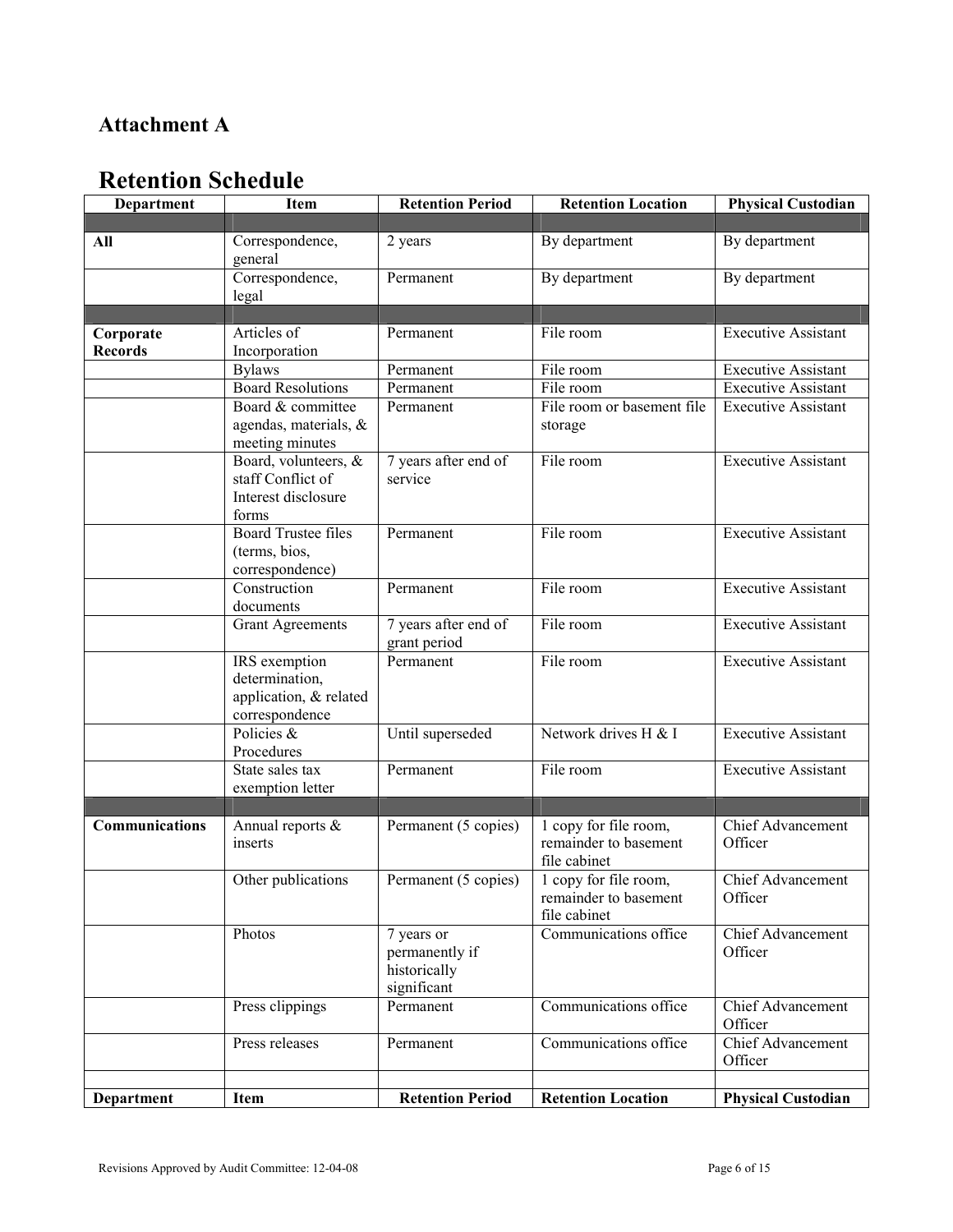|                    | Research<br>reports/surveys            | 5 years                      | Communications office                 | <b>Chief Advancement</b><br>Officer      |
|--------------------|----------------------------------------|------------------------------|---------------------------------------|------------------------------------------|
|                    | Annual Web site,                       | 7 years                      | <b>Executive Assistant's</b>          | <b>Executive Assistant</b>               |
|                    | home page snapshots                    |                              | office                                |                                          |
|                    |                                        |                              |                                       |                                          |
| <b>Advancement</b> | Fund agreements $\&$                   | Permanent                    | Fund filing cabinets                  | <b>Executive Assistant</b>               |
|                    | correspondence<br>(copies) relating to |                              |                                       |                                          |
|                    | terms of the fund                      |                              |                                       |                                          |
|                    | Fund agreements $\&$                   | Permanent                    | <b>Bank</b> lock box                  | Finance Assistant                        |
|                    | correspondence                         |                              |                                       |                                          |
|                    | (original) relating to                 |                              |                                       |                                          |
|                    | terms of the fund                      |                              |                                       |                                          |
|                    | Fund statements,                       | 7 years                      | Current & previous year               | Executive Assistant                      |
|                    | distributions $\&$                     |                              | fund filing cabinet; prior            |                                          |
|                    | correspondence                         |                              | in basement storage boxes             |                                          |
|                    | Legacy Files                           | Life of donor, then          | File room                             | <b>Executive Assistant</b>               |
|                    |                                        | merge to fund files          |                                       |                                          |
|                    | Trust agreements $\&$                  | Permanent                    | File room                             | <b>Executive Assistant</b>               |
|                    | related                                |                              |                                       |                                          |
|                    | correspondence                         |                              |                                       |                                          |
|                    |                                        |                              |                                       |                                          |
| <b>Finance</b>     | Accounts payable                       | 7 years                      | Basement - storage boxes              | <b>Associate Director</b>                |
|                    | invoices, petty cash                   |                              |                                       |                                          |
|                    | records, expense                       |                              |                                       |                                          |
|                    | reports, & check                       |                              |                                       |                                          |
|                    | registers                              |                              |                                       |                                          |
|                    | Bank reconciliation                    | 7 years                      | Basement - storage boxes              | Associate Director                       |
|                    | <b>Bank</b> statements                 | 7 years                      | Basement - storage boxes              | Associate Director                       |
|                    | including cancelled                    |                              |                                       |                                          |
|                    | checks & wire                          |                              |                                       |                                          |
|                    | transfers                              |                              |                                       |                                          |
|                    | Bank deposit records                   | 7 years                      | Basement - storage boxes              | Associate Director                       |
|                    | <b>Budgets</b><br>Cash receipts log    | 7 years                      | Basement-storage boxes                | Associate Director<br>Associate Director |
|                    | Contracts, leases, &                   | 7 years<br>7 years after all | Basement - storage boxes<br>File room | <b>Associate Director</b>                |
|                    | agreements                             | obligations end              |                                       |                                          |
|                    | Equipment files                        | 7 years                      | Finance office                        | Associate Director                       |
|                    | Depreciation                           | Permanent                    | Finance office                        | <b>Associate Director</b>                |
|                    | schedule/fixed asset                   |                              |                                       |                                          |
|                    | records                                |                              |                                       |                                          |
|                    | <b>Financial statements</b>            | Permanent                    | File room                             | <b>Associate Director</b>                |
|                    | (audited), trial                       |                              |                                       |                                          |
|                    | balance, work papers,                  |                              |                                       |                                          |
|                    | & auditor                              |                              |                                       |                                          |
|                    | management letter                      |                              |                                       |                                          |
|                    | Financial statements,                  | 7 years                      | Basement – storage boxes              | Associate Director                       |
|                    | monthly unaudited                      |                              |                                       |                                          |
|                    | <b>Indiana Business</b>                | Permanent                    | File room                             | Associate Director                       |
|                    | <b>Entity Report</b>                   |                              |                                       |                                          |
|                    |                                        |                              |                                       |                                          |
| Department         | <b>Item</b>                            | <b>Retention Period</b>      | Location                              | <b>Physical Custodian</b>                |
|                    |                                        |                              |                                       |                                          |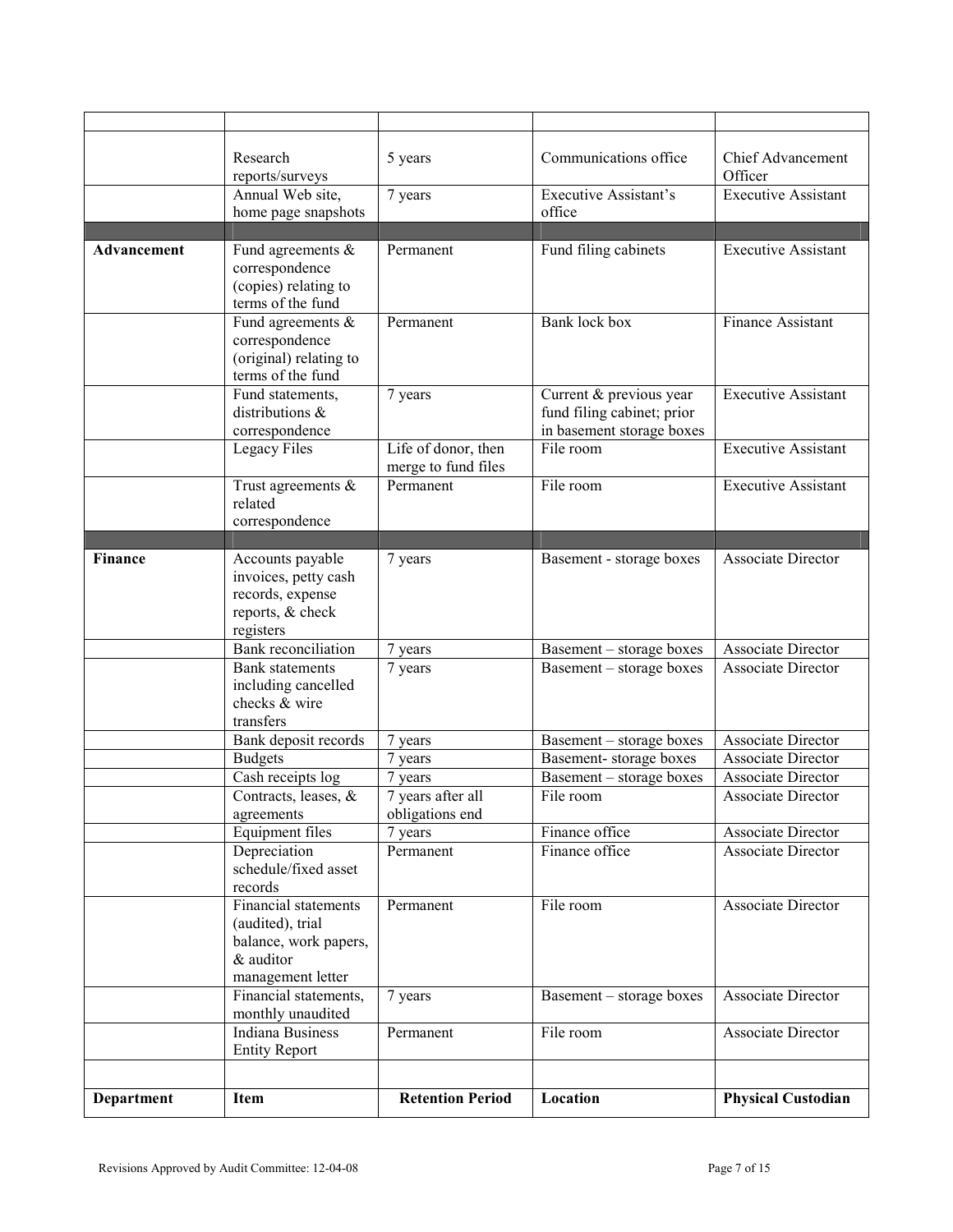|                        |                                                                                                                    | (Legal Purpose)                                                                           |                                                                                                   |                           |
|------------------------|--------------------------------------------------------------------------------------------------------------------|-------------------------------------------------------------------------------------------|---------------------------------------------------------------------------------------------------|---------------------------|
|                        |                                                                                                                    |                                                                                           |                                                                                                   |                           |
|                        | Insurance policies,<br>claims, accident<br>reports                                                                 | 7 years after<br>expiration and/or<br>settlement                                          | File room (current),<br>basement storage<br>(expired)                                             | <b>Associate Director</b> |
|                        | Investment<br>performance reports                                                                                  | Permanent year end                                                                        | File room                                                                                         | <b>Associate Director</b> |
|                        | IRS Form 1099                                                                                                      | 7 years                                                                                   | File room                                                                                         | Associate Director        |
|                        | Ledgers (accounts<br>payable, accounts<br>receivable, general<br>ledger, journal<br>entries, chart of<br>accounts) | 7 years                                                                                   | Basement - storage boxes<br>(prior to $7-1-04$ , then<br>archived on accounting<br>network drive) | <b>Associate Director</b> |
|                        | Payroll records,<br>withholding tax<br>statements &<br>timecards                                                   | 7 years                                                                                   | Basement – storage boxes                                                                          | Associate Director        |
|                        | Record destruction<br>form documentation                                                                           | Permanent                                                                                 | Finance Office                                                                                    | <b>Associate Director</b> |
|                        | Tax Returns (federal<br>& state) & work<br>papers                                                                  | Permanent                                                                                 | File room                                                                                         | <b>Associate Director</b> |
|                        |                                                                                                                    |                                                                                           |                                                                                                   |                           |
| <b>Human Resources</b> | IRS Form I-9, W-4                                                                                                  | 3 years from date of<br>hire or 1 year after<br>end of termination,<br>whichever is later | Finance office                                                                                    | Finance Assistant         |
|                        | Retirement Plans,<br>Health Insurance<br>Plans (plan<br>descriptions $\&$<br>documents)                            | One year after<br>termination of plan                                                     | Finance office                                                                                    | Associate Director        |
|                        | Employment<br>applications $\&$<br>resumes, Solicited                                                              | 1 year                                                                                    | Executive director office                                                                         | <b>Executive Director</b> |
|                        | Employment<br>applications $\&$<br>resumes, Unsolicited                                                            | 6 months                                                                                  | Finance Office                                                                                    | Finance Assistant         |
|                        | Employee handbooks                                                                                                 | Permanent                                                                                 | Executive director office                                                                         | <b>Executive Director</b> |
|                        | Employee personnel<br>files (application,<br>resume, performance<br>reviews, promotion,<br>discipline records)     | 7 years after<br>termination                                                              | Executive director office                                                                         | <b>Executive Director</b> |
|                        | Employee personnel<br>files (supervisor<br>notes)                                                                  | 7 years after<br>termination                                                              | Supervisor offices                                                                                | Supervisors               |
|                        |                                                                                                                    |                                                                                           |                                                                                                   |                           |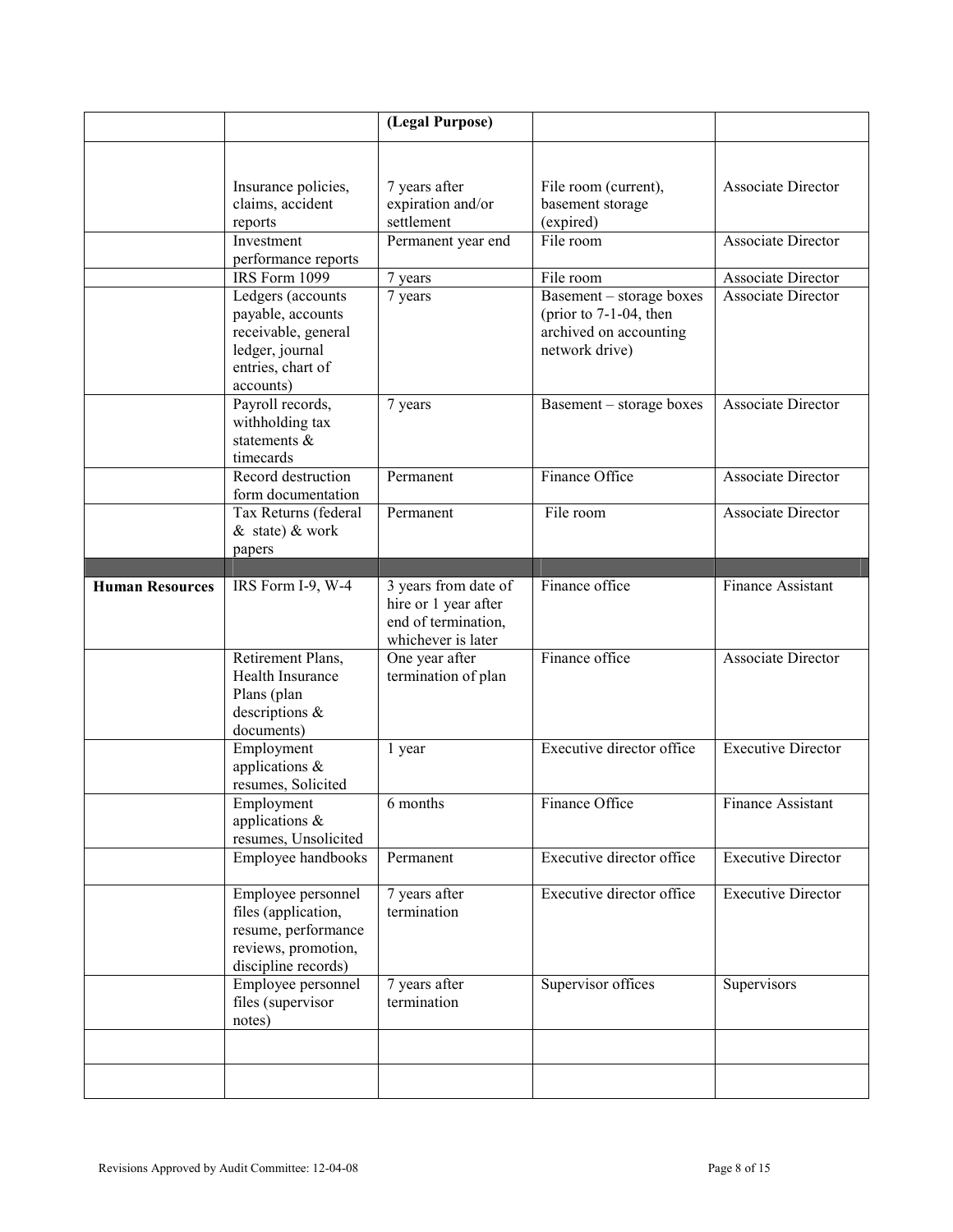| Department        | <b>Item</b>           | <b>Retention Period</b> | Location                  | <b>Physical Custodian</b> |
|-------------------|-----------------------|-------------------------|---------------------------|---------------------------|
|                   |                       | (Legal Purpose)         |                           |                           |
|                   | Employee medical      | 7 years after           | Finance Office            | Finance Assistant         |
|                   | files (health         | termination             |                           |                           |
|                   | insurance             |                         |                           |                           |
|                   | applications, workers |                         |                           |                           |
|                   | comp claims)          |                         |                           |                           |
|                   | Employee financial    | 7 years after           | Finance Office            | <b>Finance Assistant</b>  |
|                   | information (IRA      | termination             |                           |                           |
|                   | election,             |                         |                           |                           |
|                   | garnishments, FSA     |                         |                           |                           |
|                   | election)             |                         |                           |                           |
|                   |                       |                         |                           |                           |
| Programs          | Grantee records       | 7 years after           | File room                 | <b>Grants Manager</b>     |
|                   | (approved & denied)   | approved or denied      |                           |                           |
|                   | Scholarship records,  | 10 years after student  | File room (check with ICI | Scholarship Services      |
|                   | approved (Lilly)      | graduates               | before discarding)        | Associate                 |
|                   | Scholarship records,  | 7 years after award     | File room while active;   | Scholarship Services      |
|                   | approved              |                         | then to basement in       | Associate                 |
|                   |                       |                         | storage boxes             |                           |
|                   | Scholarship records,  | 3 years                 | Basement in storage       | Scholarship Services      |
|                   | denied                |                         | boxes                     | Associate                 |
|                   |                       |                         |                           |                           |
| <b>Technology</b> | Software licenses &   | Until Superseded        | Work room, locked         | <b>Associate Director</b> |
|                   | manuals               |                         | storage cabinet           |                           |
|                   | Software applications | Until Superseded        | Lock Box (Wells Fargo)    | <b>Associate Director</b> |
|                   | recovery disks        |                         |                           |                           |
|                   | Back up tapes         | Until Superseded        | On-site and Lock box      | Associate Director        |
|                   |                       |                         | (Wells Fargo)             |                           |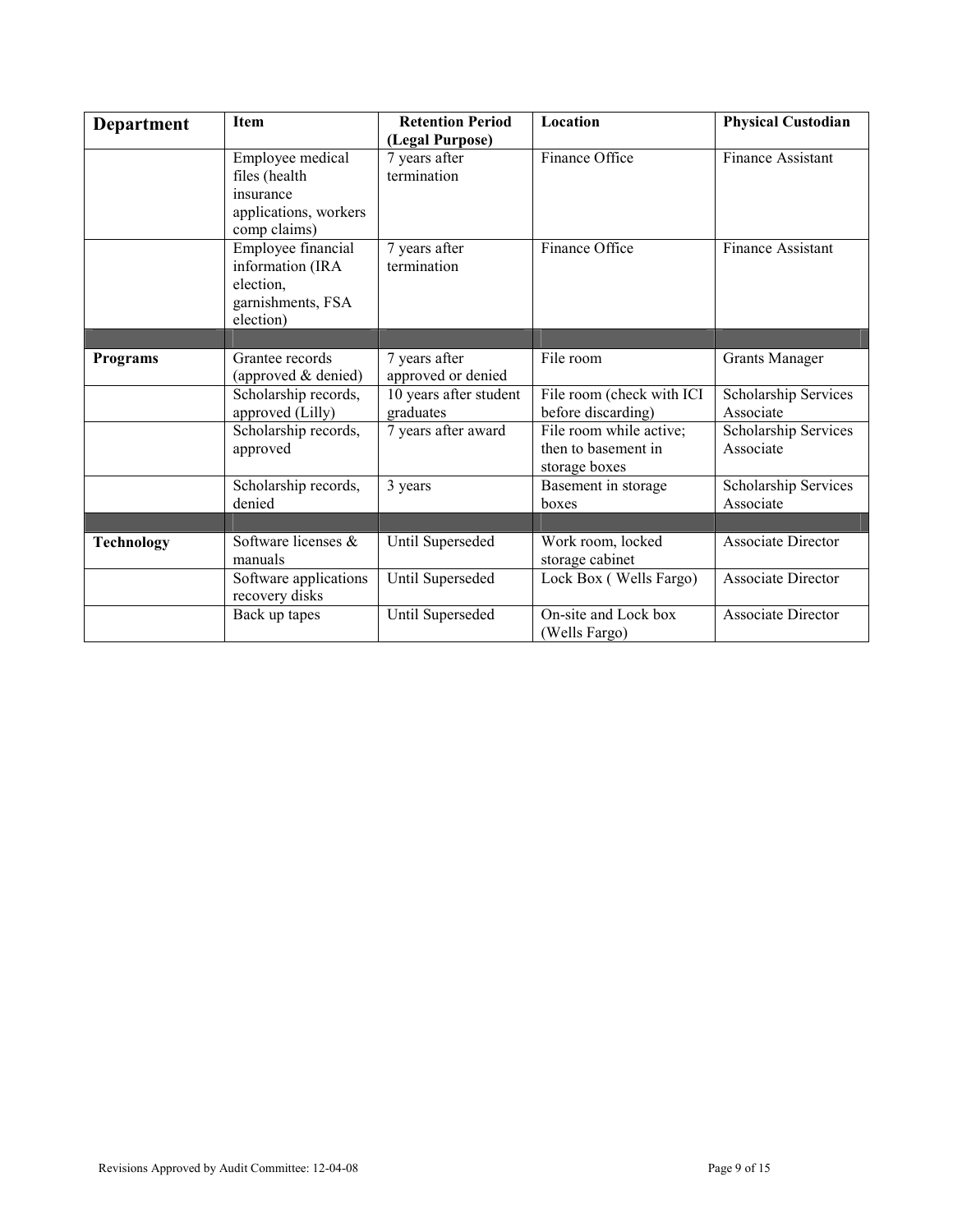# Attachment B - 1

# Legal Hold Notice

To:

#### Immediately suspend destruction of the following records:

| Department:          |  |
|----------------------|--|
| Item<br>Description: |  |
|                      |  |
| Reason:              |  |
|                      |  |
|                      |  |

| Department:  |  |
|--------------|--|
| Item         |  |
| Description: |  |
| Reason:      |  |
|              |  |

Notification Community Foundation received to trigger this instruction:

(Attach any relevant documentation)

| *Legal Hold Placed by: |  |
|------------------------|--|
| Signature:             |  |
| Printed Name:          |  |
| Date:                  |  |

Compliance with legal hold affirmed:

| . a.<br>Signature: |  |
|--------------------|--|
| Printed Name:      |  |
| Date:              |  |

Retain this record permanently

\*Notify board president and audit committee chair of legal hold.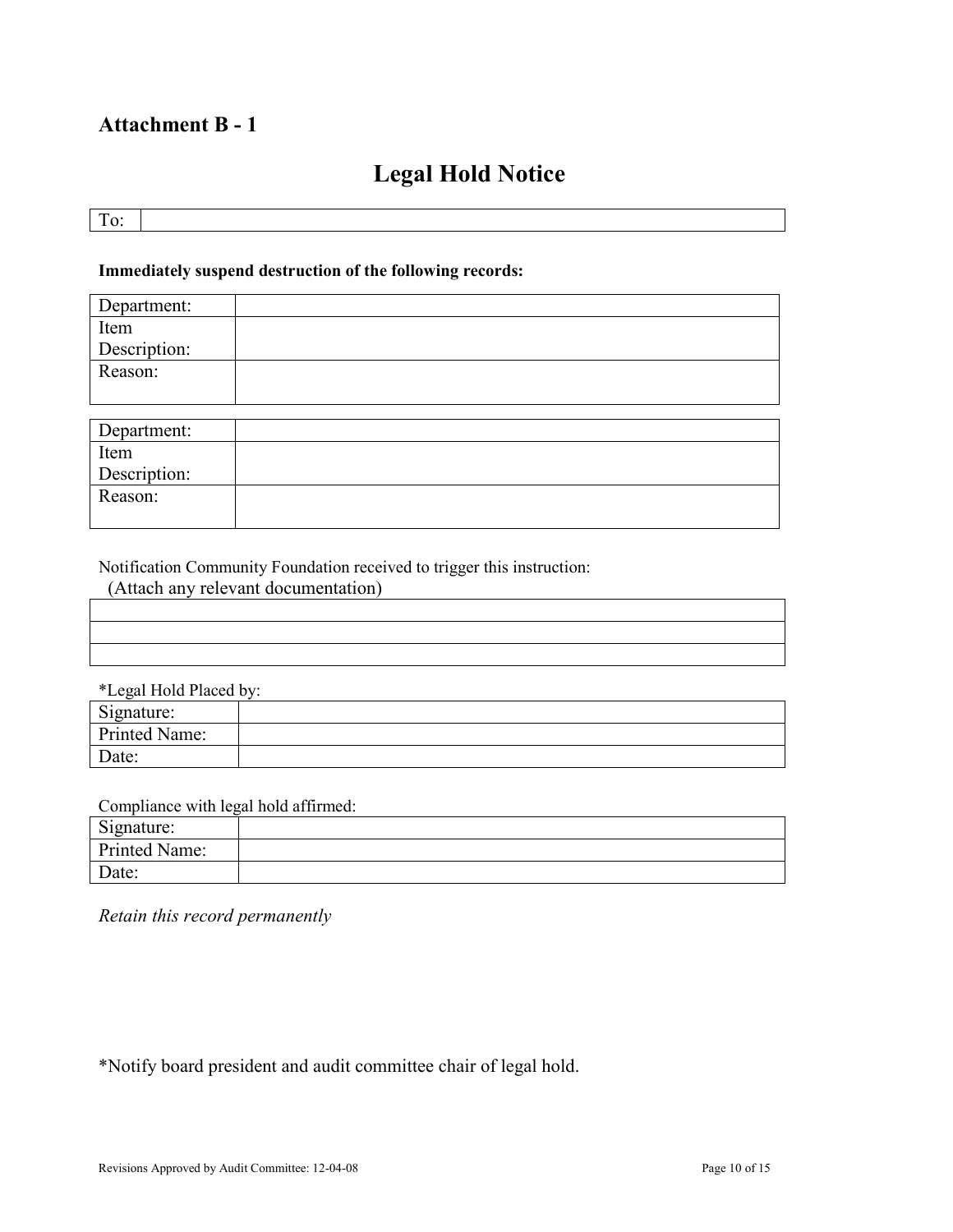## Attachment B - 2

# Legal Hold Release Notice

To:

#### Take the described action with the following records:

| Department:  |  |
|--------------|--|
| Item         |  |
| Description: |  |
| Reason:      |  |
|              |  |
|              |  |
| Department:  |  |
| Item         |  |
| Description: |  |
| Reason:      |  |

Notification Community Foundation received to trigger this instruction:

| (Attach any relevant documentation) |  |
|-------------------------------------|--|
|                                     |  |
|                                     |  |
|                                     |  |

|  | *Legal Hold Released by: |  |
|--|--------------------------|--|
|  |                          |  |

| Signature:    |  |
|---------------|--|
| Printed Name: |  |
| Date:         |  |

Compliance with legal hold affirmed:

| Signature:    |  |
|---------------|--|
| Printed Name: |  |
| Date:         |  |

Attach this release notice with the original Legal Hold Notice and retain the records permanently.

\*Notify board president and audit committee chair of legal release.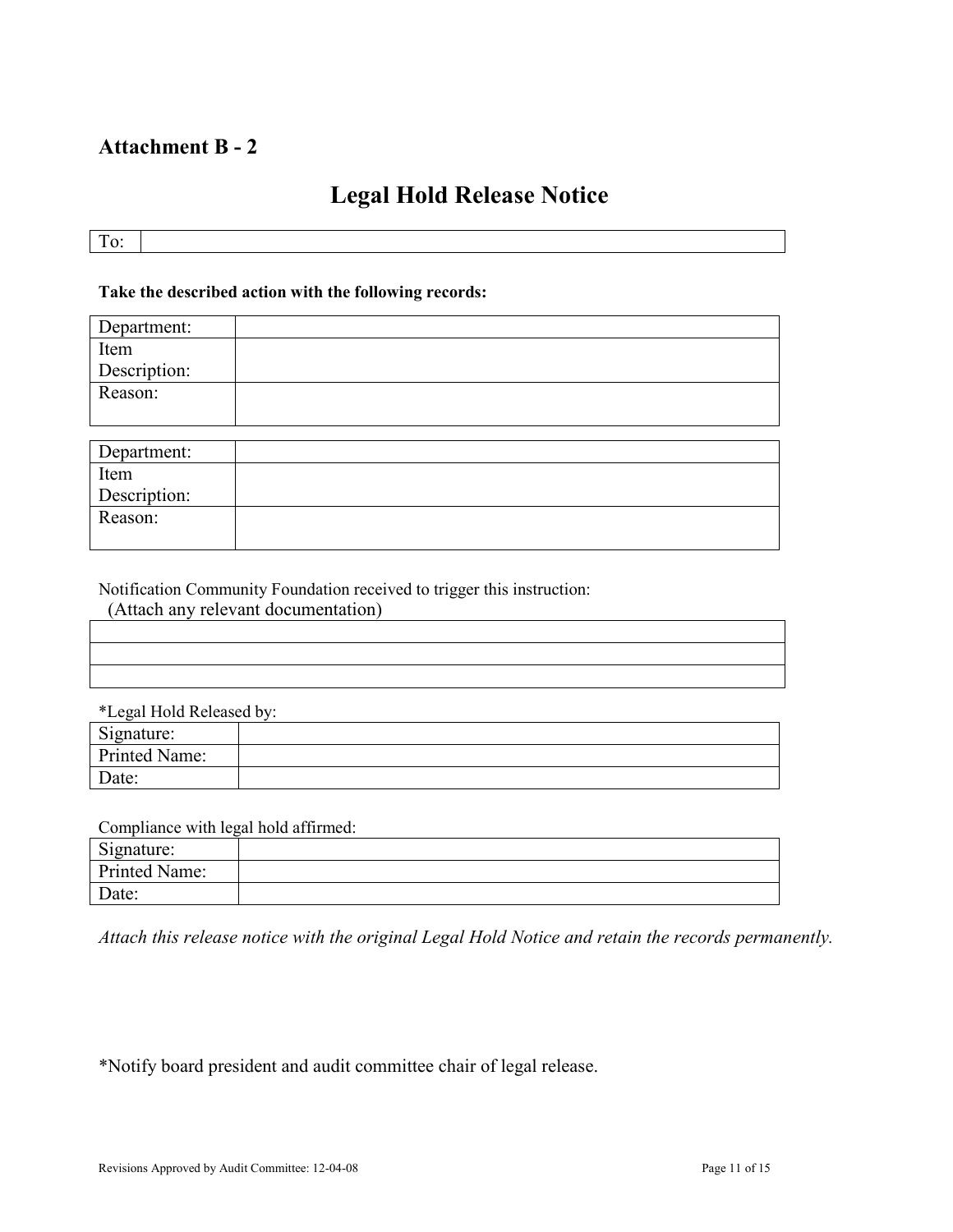# Attachment C

# Hold Notice

To:

#### Immediately suspend destruction of the following records:

| Department:  |  |
|--------------|--|
| Item         |  |
| Description: |  |
| Reason:      |  |
|              |  |
|              |  |
| Department:  |  |

| DUDALUILUIL. |  |
|--------------|--|
| Item         |  |
| Description: |  |
| Reason:      |  |

Notification Community Foundation received to trigger this instruction:

(Attach any relevant documentation)

| Hold Placed by: |  |  |
|-----------------|--|--|
| Signature:      |  |  |
| Printed Name:   |  |  |
| Date:           |  |  |

Compliance with hold affirmed:

| Signature:    |  |
|---------------|--|
| Printed Name: |  |
| Date:         |  |

Retain this record permanently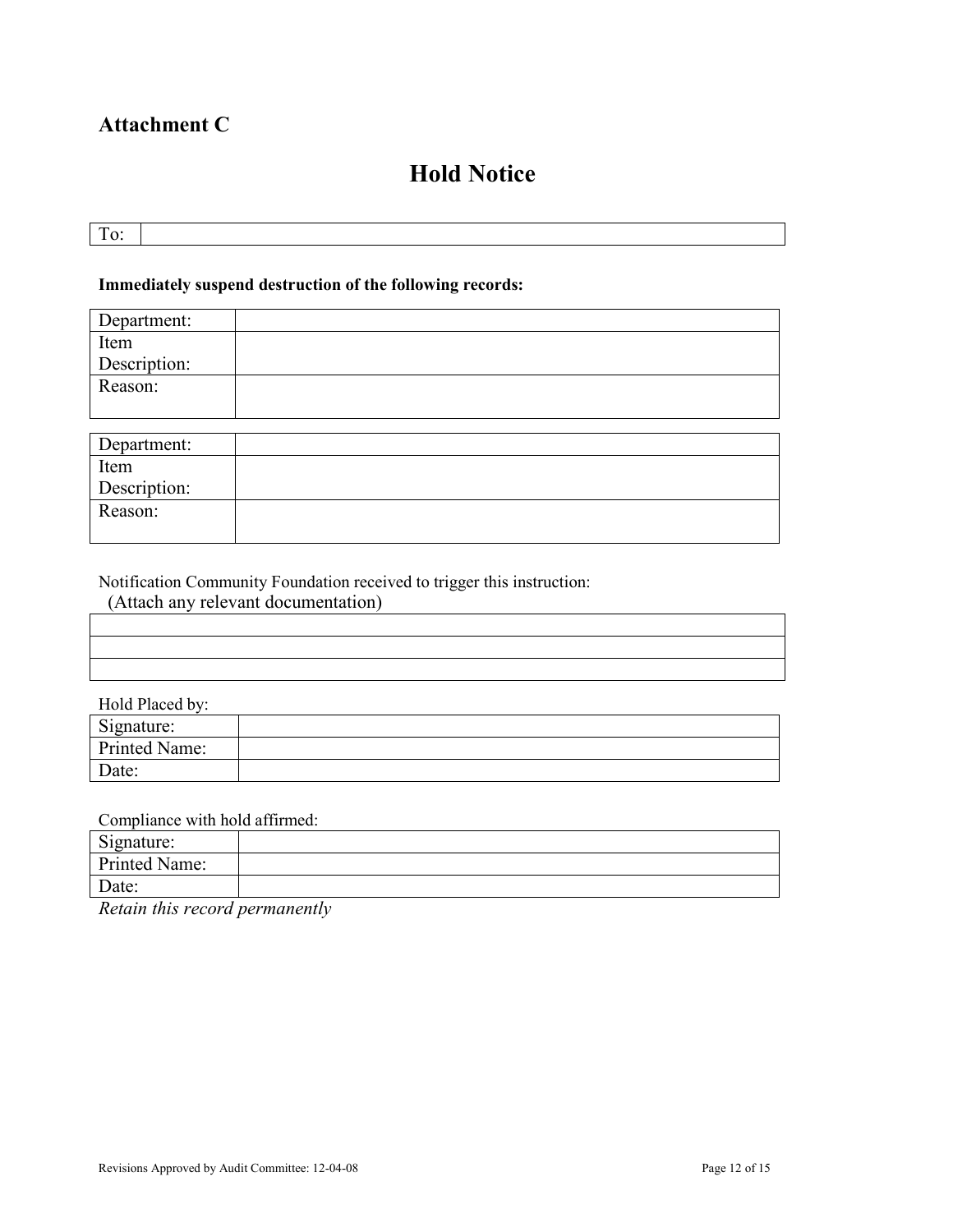# Attachment D

### E-Mail Retention Procedures

Non-Business Related E-Mail (personal, SPAM, and unsolicited messages): Delete non-business related e-mail immediately from the inbox. The deleted folder will empty (auto purge) each Sunday night items that have reached an 80 day maturity. In the event of a legal hold, automated deletion will be suspended.

A system wide property is established for the deleted folder to automatically delete items that have reached 80 day maturity. Maturity is based on all three date stamps meeting the 80 day maturity: the date it was created, the date it was received, and the date it was last modified (the date of deletion from the inbox serves as a modified date). After the auto-purge feature is complete, employees will be notified by the system that items have been deleted.

Business Related E-Mail: Determine a category:

- 1 Information and Reference
- 2 Temporary record
- 3 Permanent record

In most cases Community Foundation related e-mails should not be kept on the e-mail server longer than 90 days. E-mail that needs to be retained for record retention should be stored as a paper record or electronically as a text or PDF file on the network drive as soon as possible. In most cases, attachment(s) should be stored with the e-mail message. Once the e-mail has been stored as a paper or electronic record, it should be deleted. The printed or electronic copy of the email must contain the following header information:

- who sent the message;
- who the message was sent to;
- date and time message was sent and
- subject.

A. How to Save an e-mail as an electronic record:

- 1. Open the e-mail
- 2. Go to File>Save As
- 3. Browse for the folder destination in the "Save in" section (on the H drive)
- 4. Enter File name (Follow Community Foundation Naming Conventions)
- 5. Save as type  $=$  Text Only
- 6. Select Save
- 7. Delete e-mail

B. Attachments: Attachments take up a lot of space. If the attachment is the only record needed, save electronically or print. Once the attachment is saved or printed, the e-mail should be deleted.

C. Removing Attachments: If the e-mail is the only record needed, remove the attachment and store the e-mail to comply with the Community Foundation's Retention Policy. How to:

- 1. Open the e-mail
- 2. Right-click on the attachment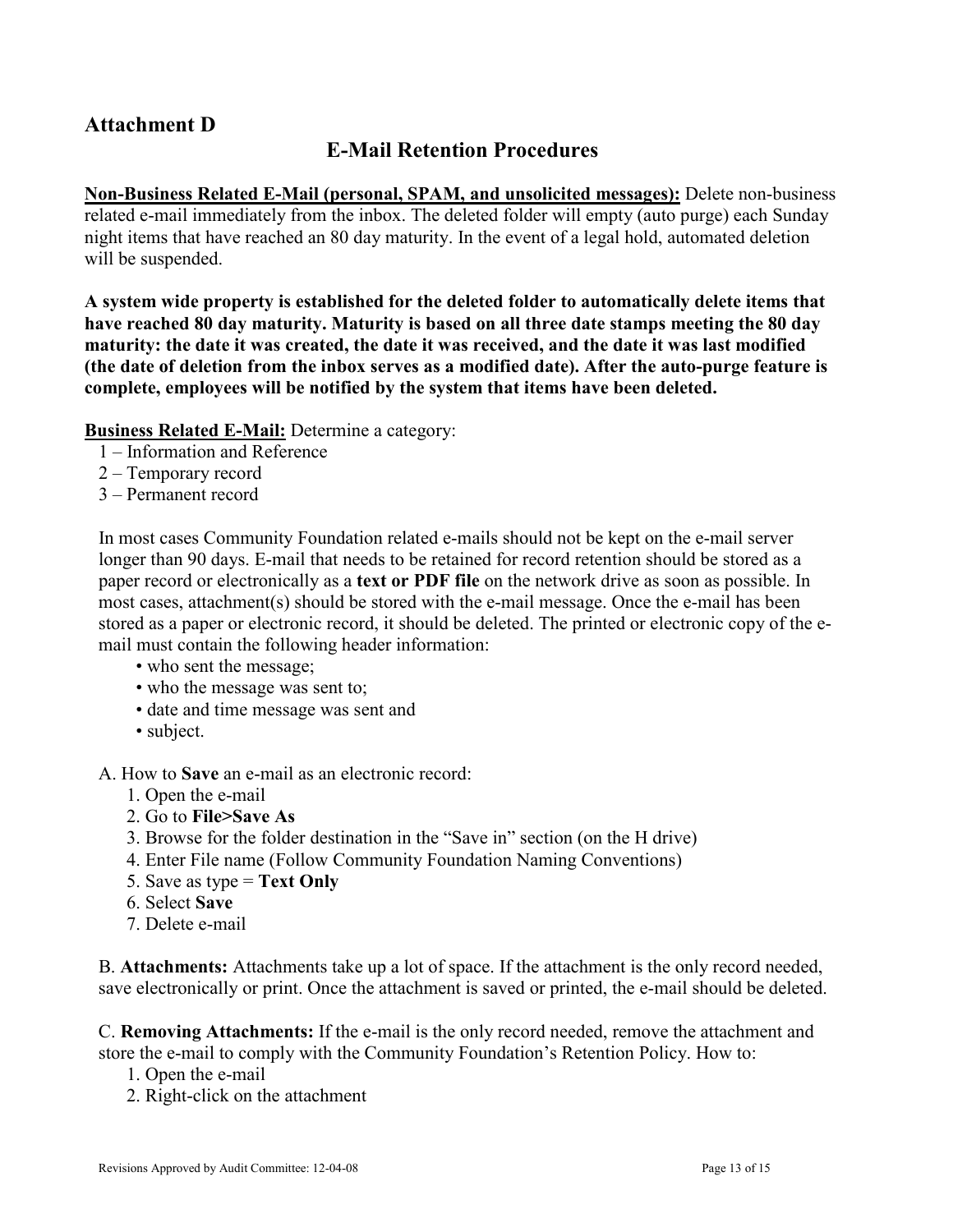#### 3. Select Remove

Auto Archiving: Removes e-mail from your inbox and sent box when they achieve maturity and automatically stores them on the network, not the e-mail server. In the event of a legal hold, automated archiving will be suspended.

Auto Archiving is set at the user level to automatically archive every 7 days items that have reached 90 day maturity. If the system prompts you to archive, click yes. Employees will be asked quarterly to review their Outlook mailboxes for items that need to be stored for record retention or deleted from the system.

Maturity is based on the last modified date which includes forwarding, replying, editing, saving, moving, and copying. The e-mails are stored in folders that have the same hierarchy and names as the folders in your mailbox; therefore, you are able to search archived e-mails in Outlook. By default, Outlook turns on the AutoArchive feature. This feature should not be turned off.